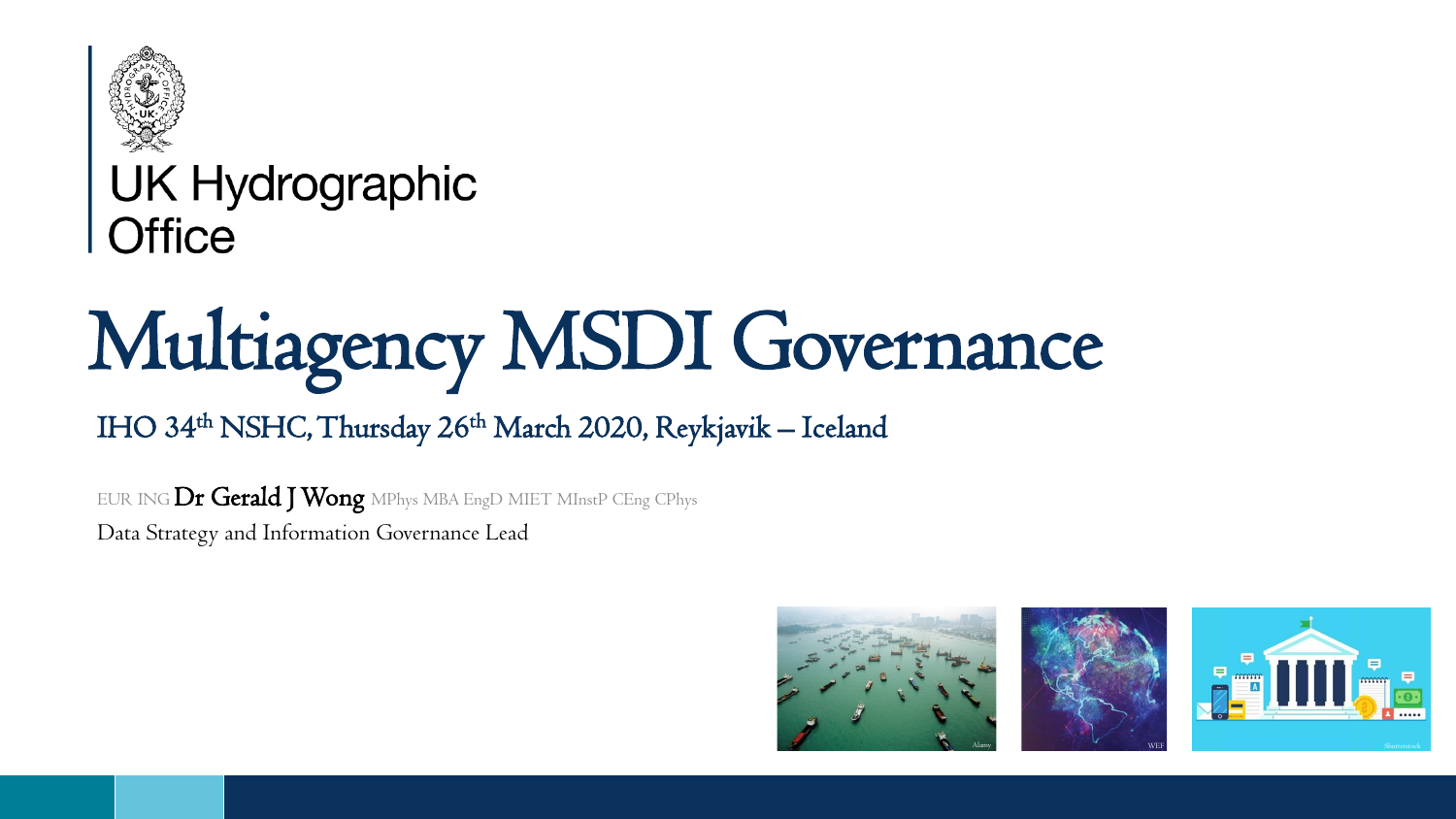

Topics to be Covered …

- 1) Promoting the UN-GGIM IGIF model as a helpful expansion on the current MSDI Four Pillars.
- 2) Advocate for balanced MSDI development between technology and Governance.
- 3) Outline the key elements for an umbrella multiagency MSDI Governance framework.
	- $\triangleright$  Hard Governance  $=$  traditional Command and Control; via prescriptive rules and detailed procedures.
	- $\checkmark$  Soft Governance = emerging Behavioural techniques; via principles, empowerment and Best Practice.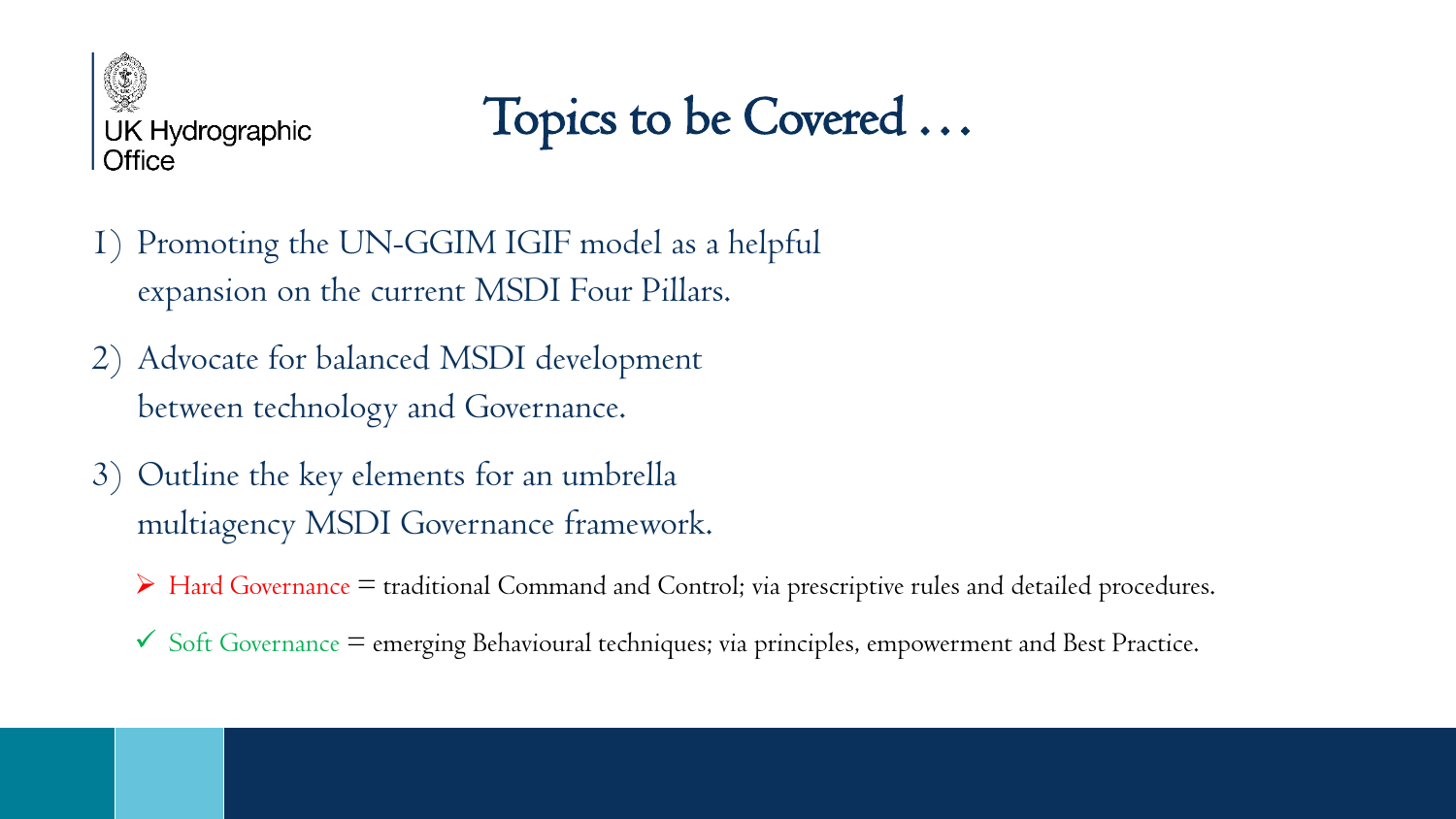#### The UN-GGIM IGIF Nine Pathways model



© UK Hydrographic Office 2020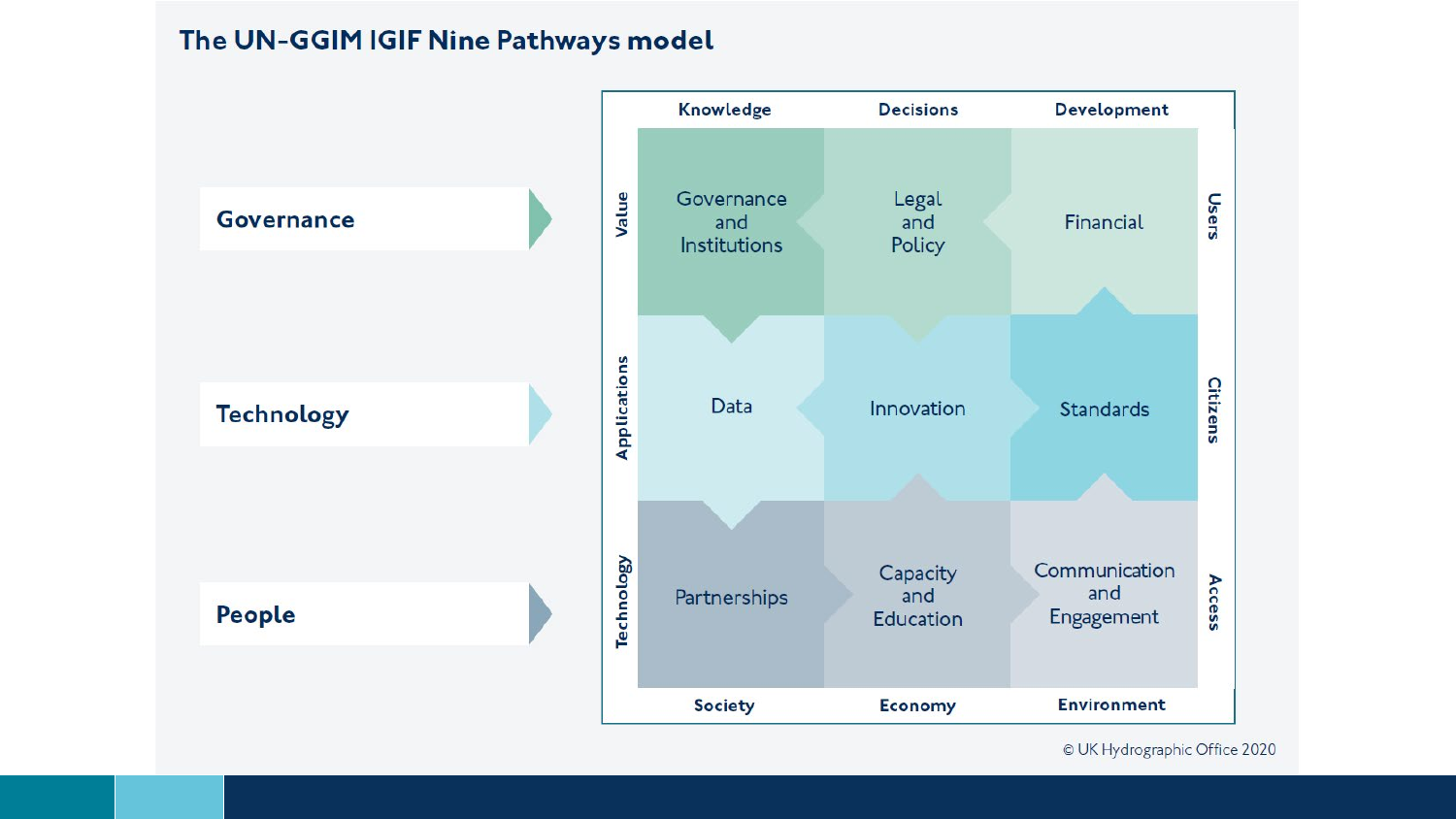#### MSDI is a Pathway, Maturity is a State

Phases of technological development **Traditional** Turn of Increasing Geospatial Geopolitical **Key** effects 20th century the century digitisation impact **MSDI** balanced line of development Vanguard ........ MSDI states of Service as maturity (old to new) a service **Traditional only Traditional only Governance and** Governance 덹 disengaging from Technology ⊡ Over focus on technology <u>لزد</u> Information Space to deviate from Maturity of non-tech Governance aspects as a service path of ideal states Data as a service **POL** Early digital Q AN Too much focus on technology **SOLAS** and not enough Governance paper products

Intensity of focus on pure technology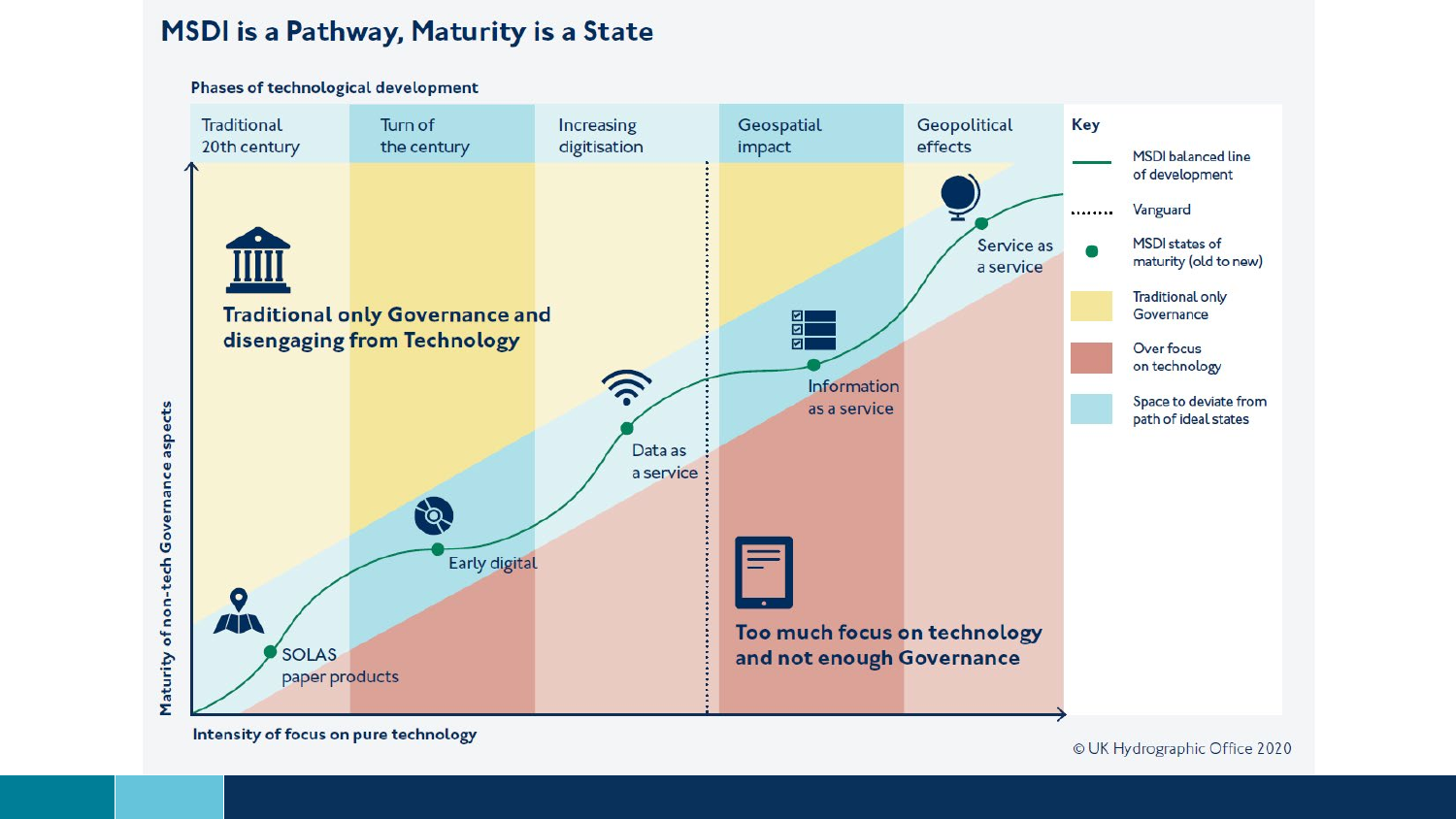#### Basic key elements of the multiagency MSDI umbrella Governance model



© UK Hydrographic Office 2020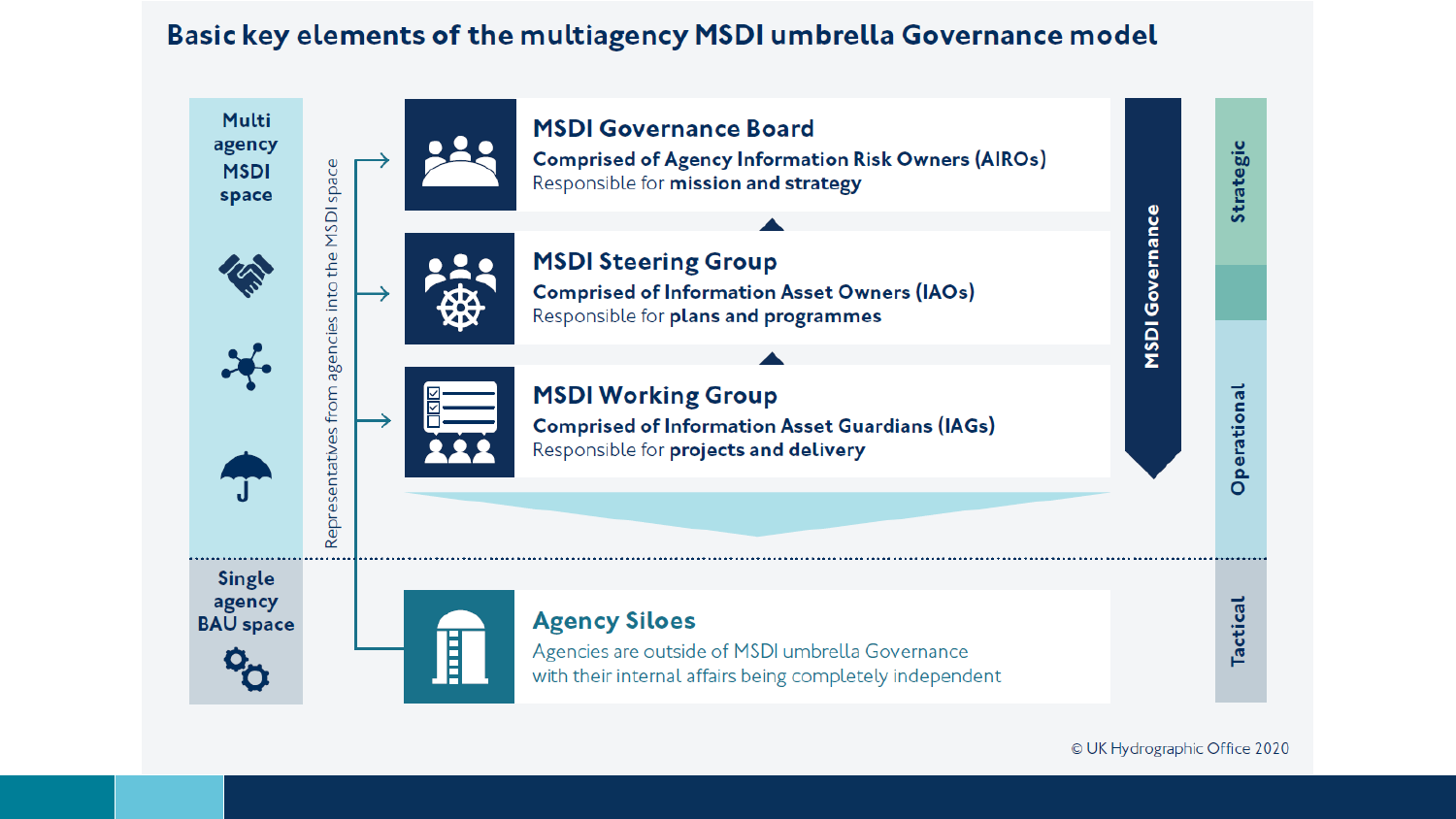

Collaborative, cooperative and consensus decision-making via representatives or ambassadors from each MSDI Agency.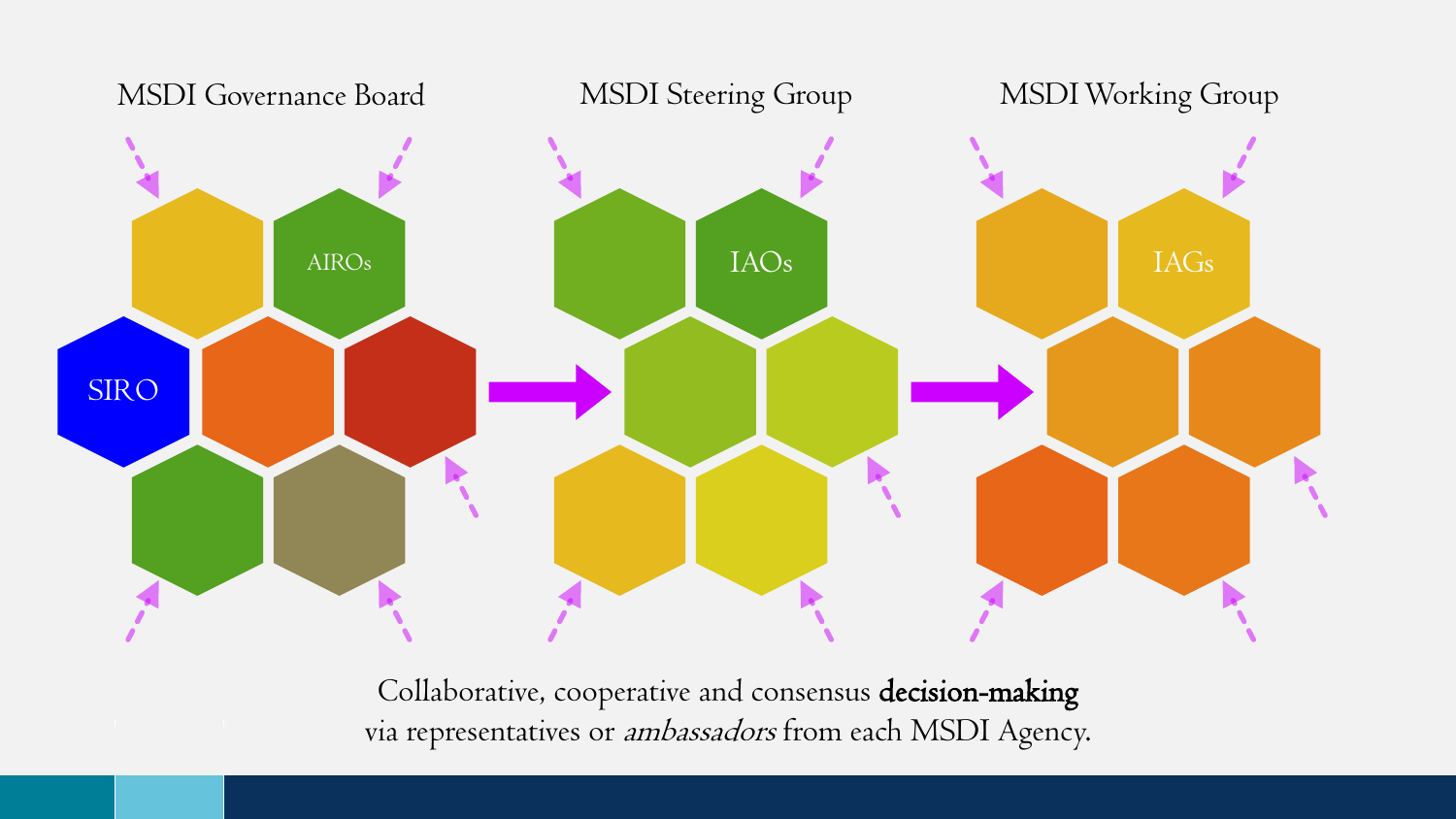### Virtual MSDI Enterprise